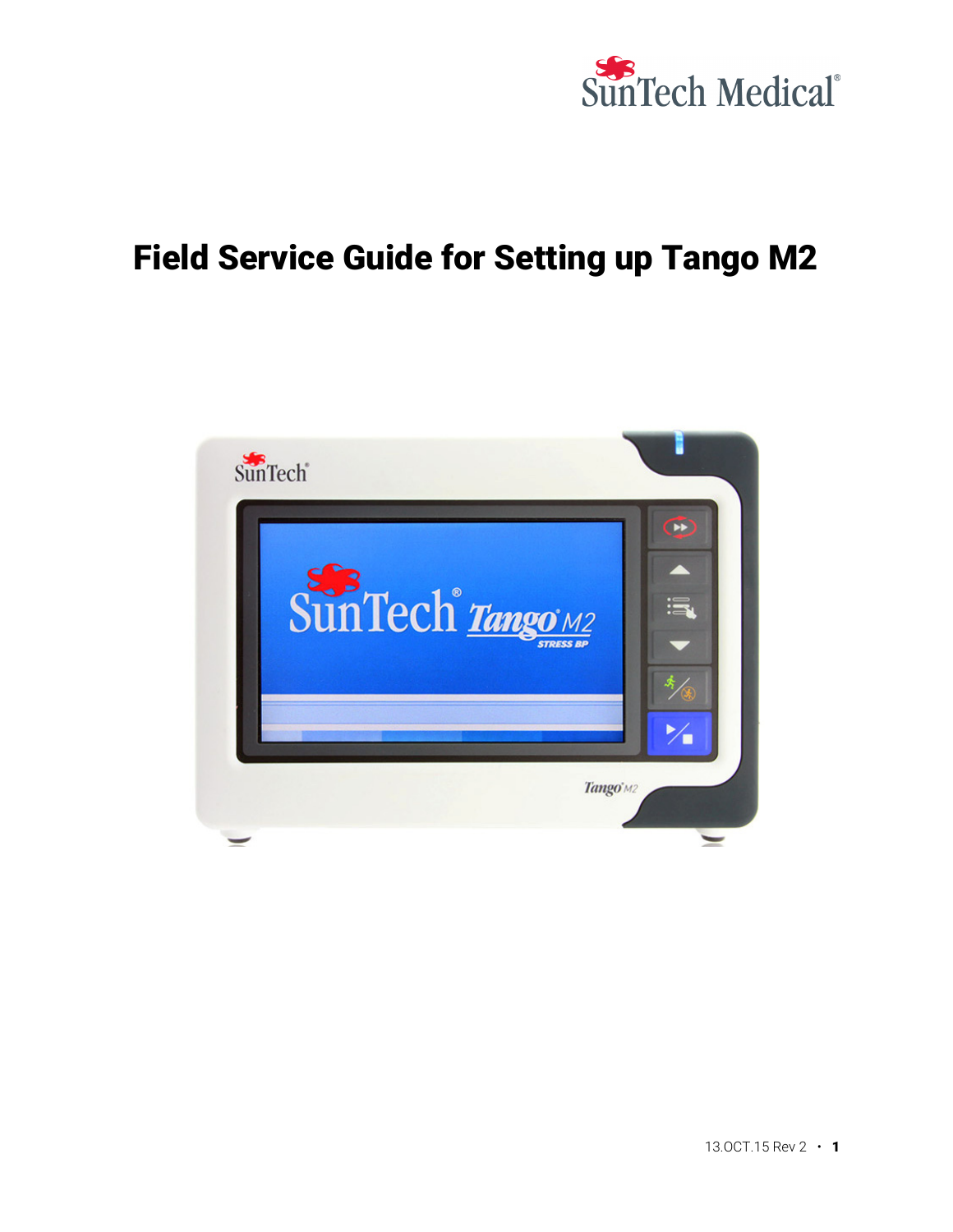

# **Table of Contents**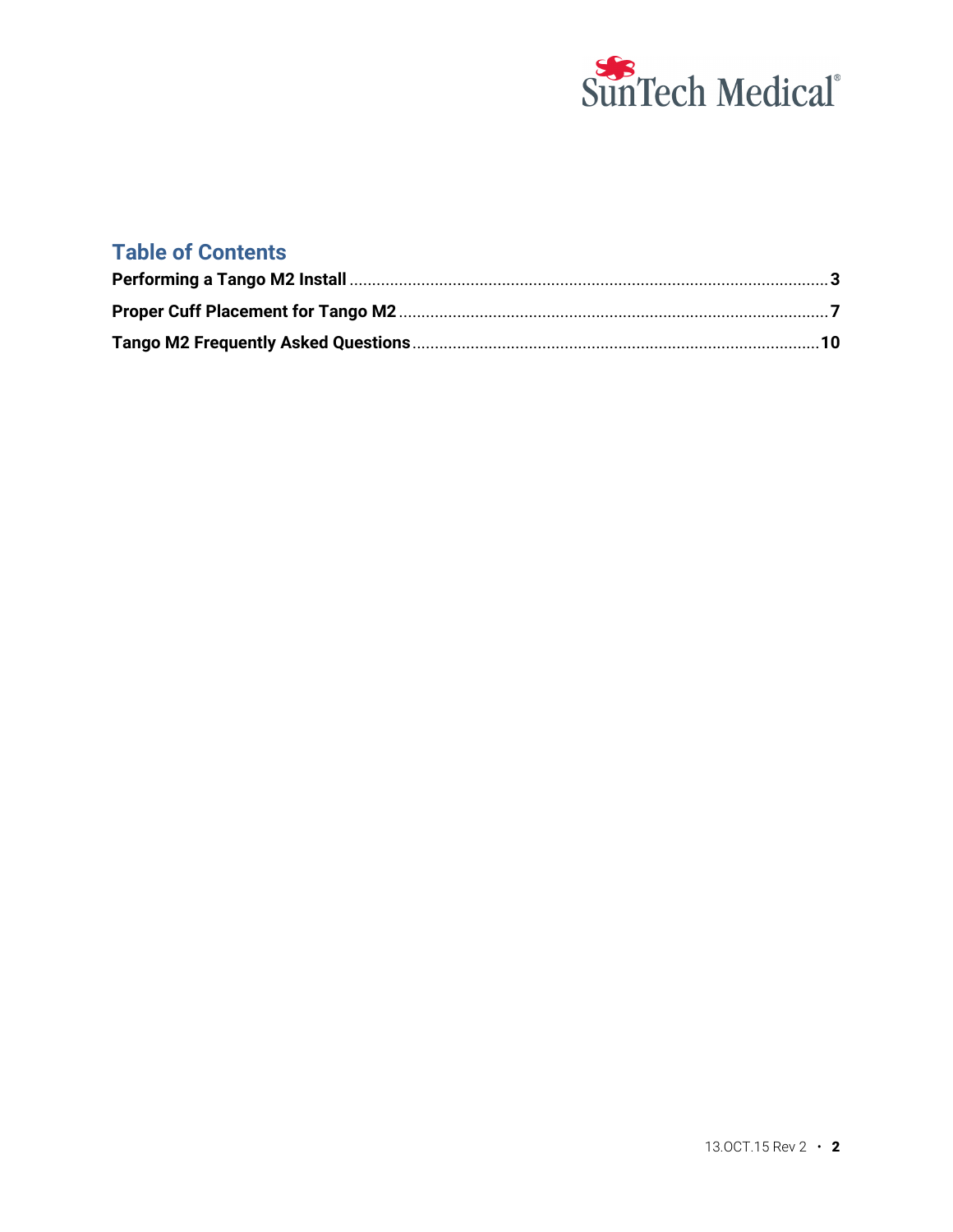

# **Performing a Tango M2 Install**

**1.** Setting up the Tango M2

The Tango M2 Kit will come with a power supply & cord, a patient cable, and assorted Orbit-K cuff sizes. There will be additional items inside your Tango M2 Kit box, please see the tray label on the inside of the box for a detailed list.

- a. Connect the Power Supply to the area appropriate Power Cord. Connect the Power Cord to a grounded wall power source. Do not connect the Tango M2 power cord to a power strip.
- b. Connect the Power Supply to the connection on the rear of the Tango M2. (see Figure 1 for the connection port)
- c. Connect the Patient Cable to the Pneumatic and K-sound Microphone connection ports. (see Figure 1 for the connection port)



**Figure 1:** Image of the back of Tango M2 Stress BP Monitor

**2.** Interfacing Tango M2 with a Stress System

The Tango M2 will require an RS-232 communication cable and an ECG trigger cable for proper communication. Please refer to the Interface Notes on the SunTechMed.com webpage for instruction on how to set up the Tango M2 with multiple stress systems.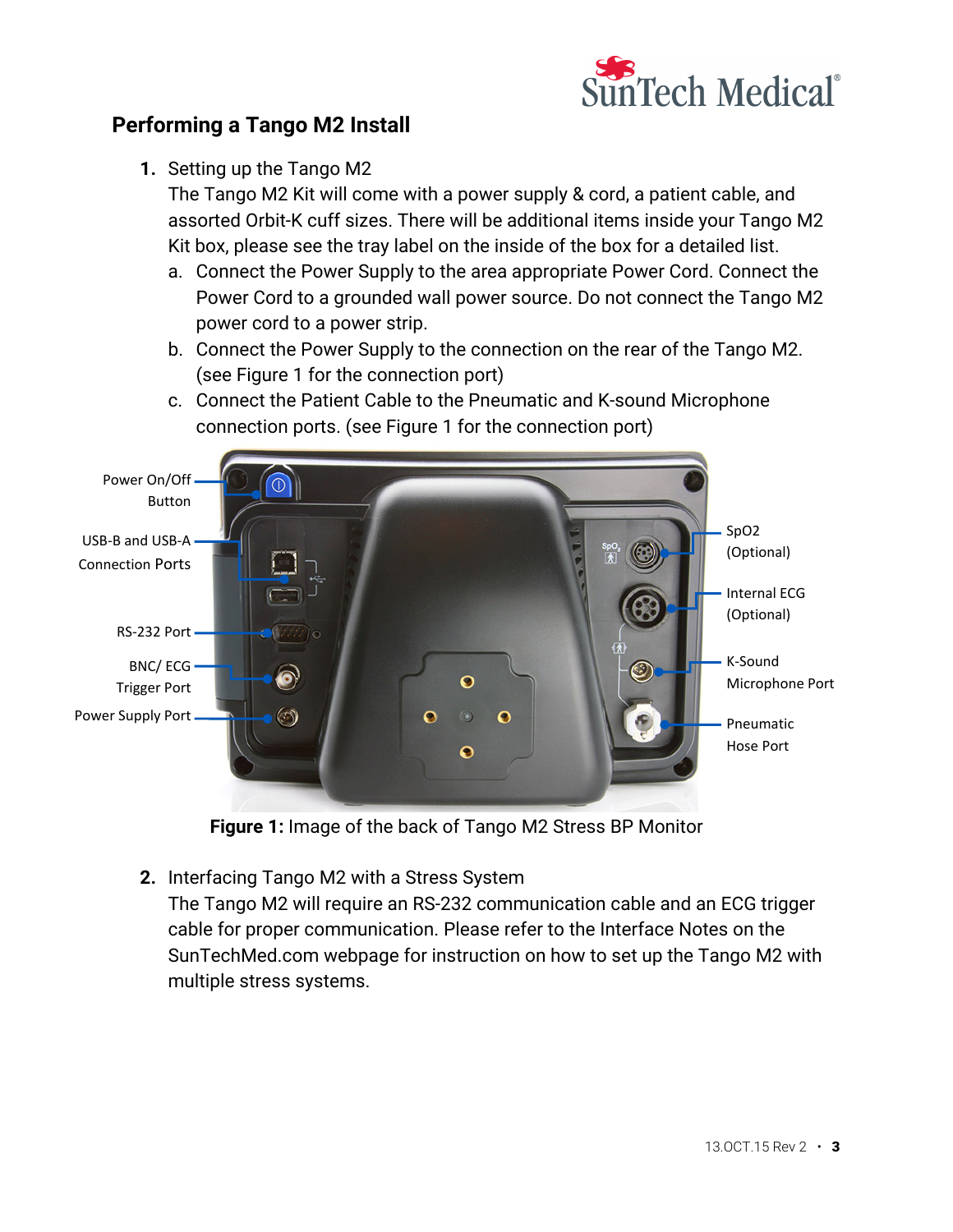

## **3.** Testing the Tango M2 Setup *BEFORE YOU LEAVE THE FACILITY, YOU MUST VERIFY THE FOLLOWING:*

- a. Verify that an ECG trigger is sent to the Tango M2 by watching the HR on the Tango M2.
- b. Verify that serial communication has been established and the stress system is communicating with Tango M2 by looking for the  $\bullet$  by the word "MIC" in the K-sound window.
- c. Verify that your client has been trained on proper cuff & microphone placement and Tango M2 functionality.

To verify proper setup of the Tango M2, you will need to hookup a person (preferably yourself or a stress tech) and take a BP measurement. You cannot use a heart rate or blood pressure simulator to test whether the Tango M2 is working with the stress system. The Tango M2 monitor requires that the ECG signal and the Korotkoff sounds, collected by the microphone in the cuff, originate from the same source, meaning the patient.

- **4.** Inform Client of Proper Method for Conducting a Stress Test using Tango M2
	- a. Proper cuff size and placement:
		- Fit the patient with an appropriately sized cuff. Slide the sleeve of the cuff up the patient's arm and position the ARTERY marker label over the medial (inner) side of the arm, BETWEEN THE BICEP and TRICEP. The sleeve should be approximately 3-5 cm above the elbow (See Figure 2). Wrap the cuff securely around the arm.

Please reference Proper Cuff Placement (pg. 7) for more details.



**Figure 2:** Correct placement of the Orbit-K cuff. The Microphone should be placed 3-5cm from the elbow on the inner portion of the left arm.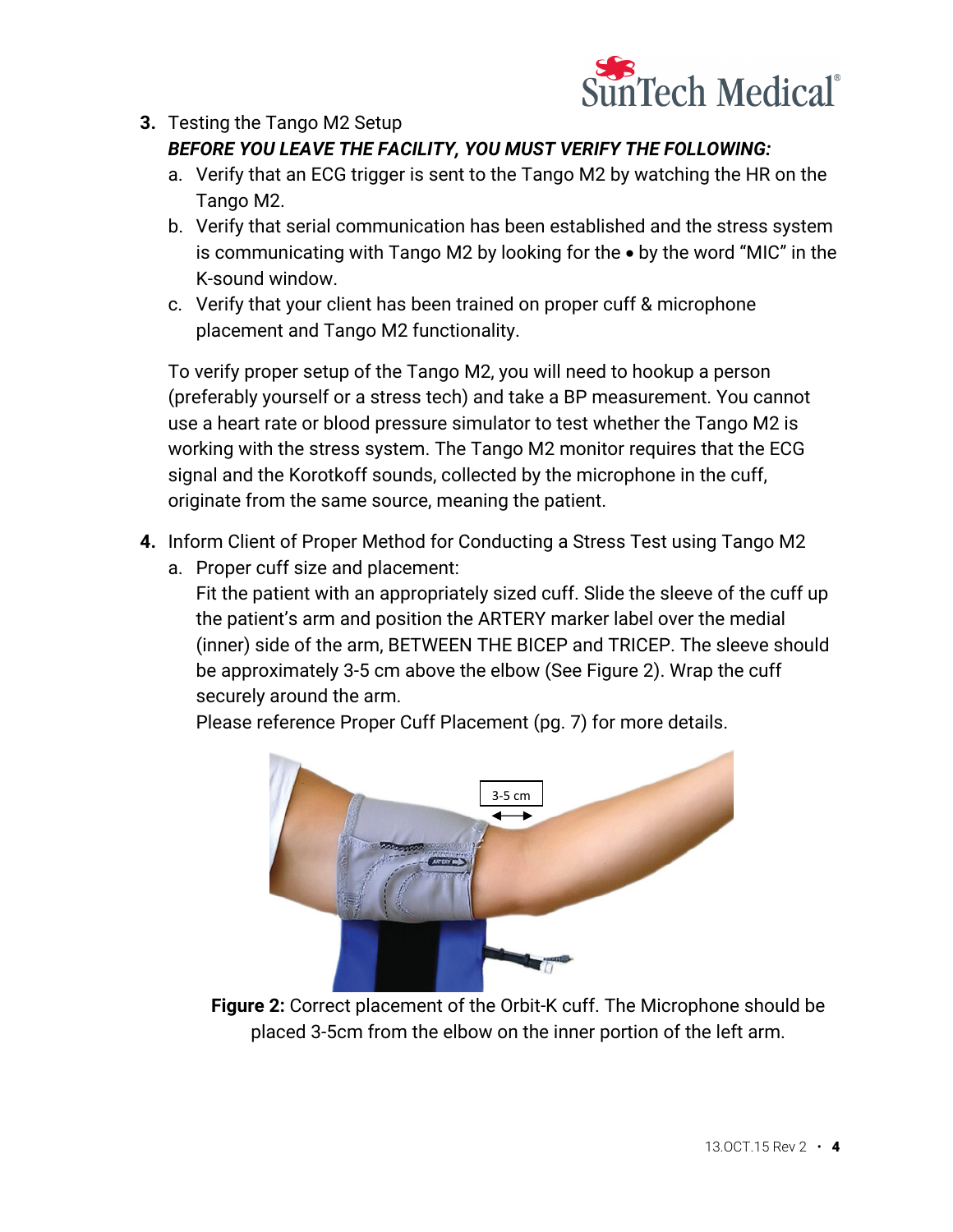

b. Taking a BP Measurement:

Ensure that a heart rate is displayed on the Tango M2 measurement screen. If the heart rate is not displayed or if the measurement is not stable, than an ECG signal is not being sent from the stress system to Tango M2. Make sure to tell your client to take one or two measurements with the patient seated, supine, or standing still. This allows the Tango M2 to gate to that particular patient's physiology.

To take a reading: prompt Tango M2 to take a BP reading from the stress system or press the blue Start/Stop button. During the cuff deflation, look at the waveform display at the bottom of the Tango M2 screen and ensure that there is a rhythmic signal which corresponds to the Korotkoff sounds, or Ksounds, that you would hear if you were taking a manual BP measurement with a stethoscope (See Figure 3).



**Figure 3:** Screen shot of the messaging during the BP Measurement

c. Conducting a Stress Test:

Once you have taken a BP measurement (See Figure 4), you may proceed with the DEMO stress test.



**Figure 4**: Screen shot of completed DKA BP Measurement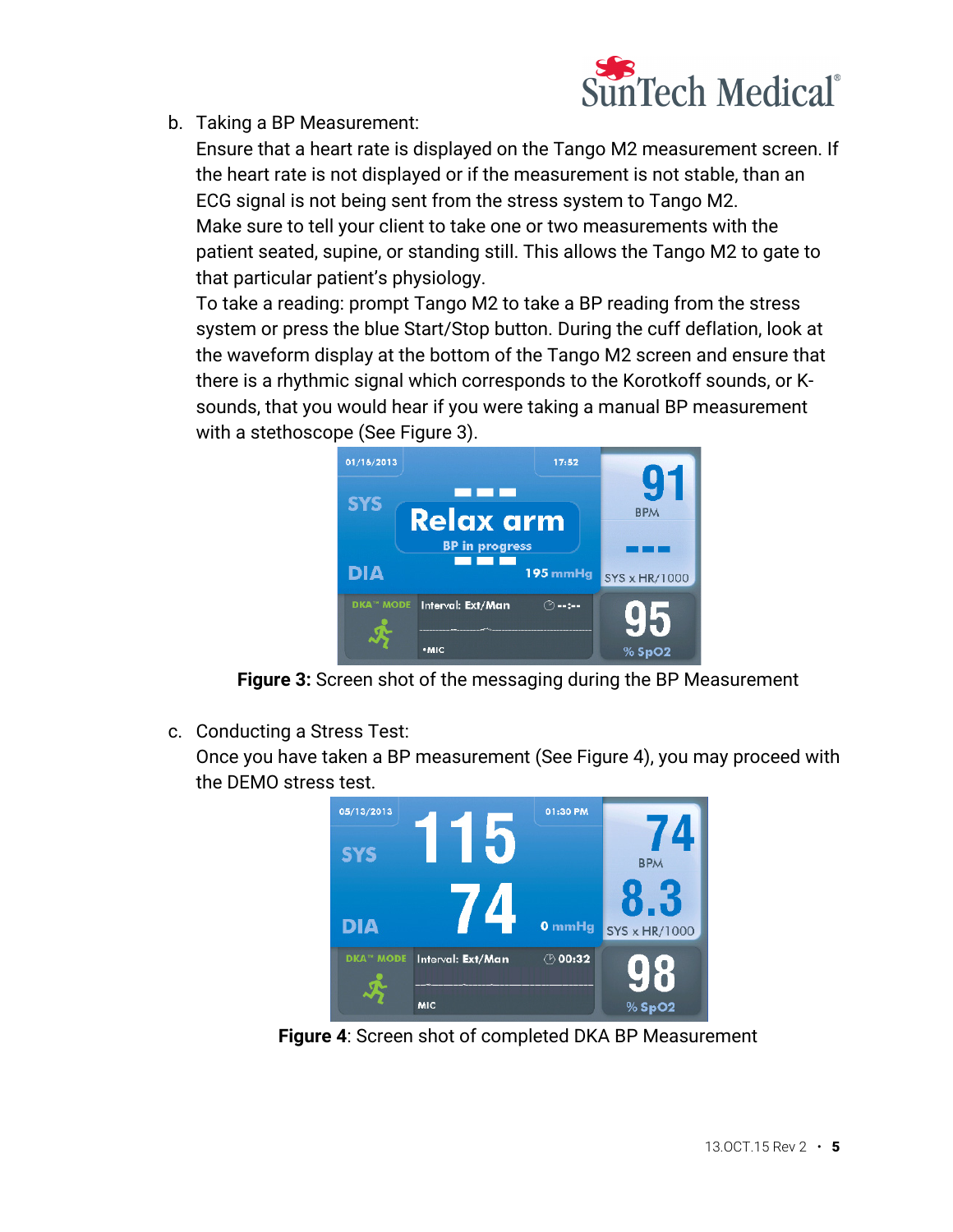

During the test, advice and support your patient to relax the arm with the cuff for the duration of the measurement. Pay close attention to the monitor, and if the display shows an error message, follow the instructions. If there is significant noise as a measurement is being taken, try the following:

- If the patient is holding onto the treadmill bar for support, advise the patient to lightly grip the bar or ask the patient to turn his/her hand over so that the palm is facing upward.
- Instead of the patient gripping the bar for support, have the patient rest their arm with cuff on your shoulder for support while a measurement is being taken.
- If the patient is comfortable have them drop their arm to their side during the BP reading. They may replace their hand on the bar once the reading has completed.

**Note:** At the end of the test, the Tango M2 will prepare itself for a new study. Generally this occurs when the "End Study" has been selected through the stress system.

d. Using Tango M2 without ECG:

Tango M2 can be used without ECG signal by using the OSC Mode. This mode is not designed to be used during stress testing. When using this mode the cuff is the sensor, not the K-sound Microphone. This mode is often used before the patient is connected to the ECG from the stress system or after the patient has been disconnected from the ECG and another BP reading is desired.

**Note:** If the stress system is not set-up to have a study the BP measurements will not be sent back to the stress system. The stress system will need to be in "Per-test, Exercise, or Recovery" for the BP measurements to be sent back and recorded by the stress system.



 **Figure 5**: Screen shot of completed OSC BP Measurement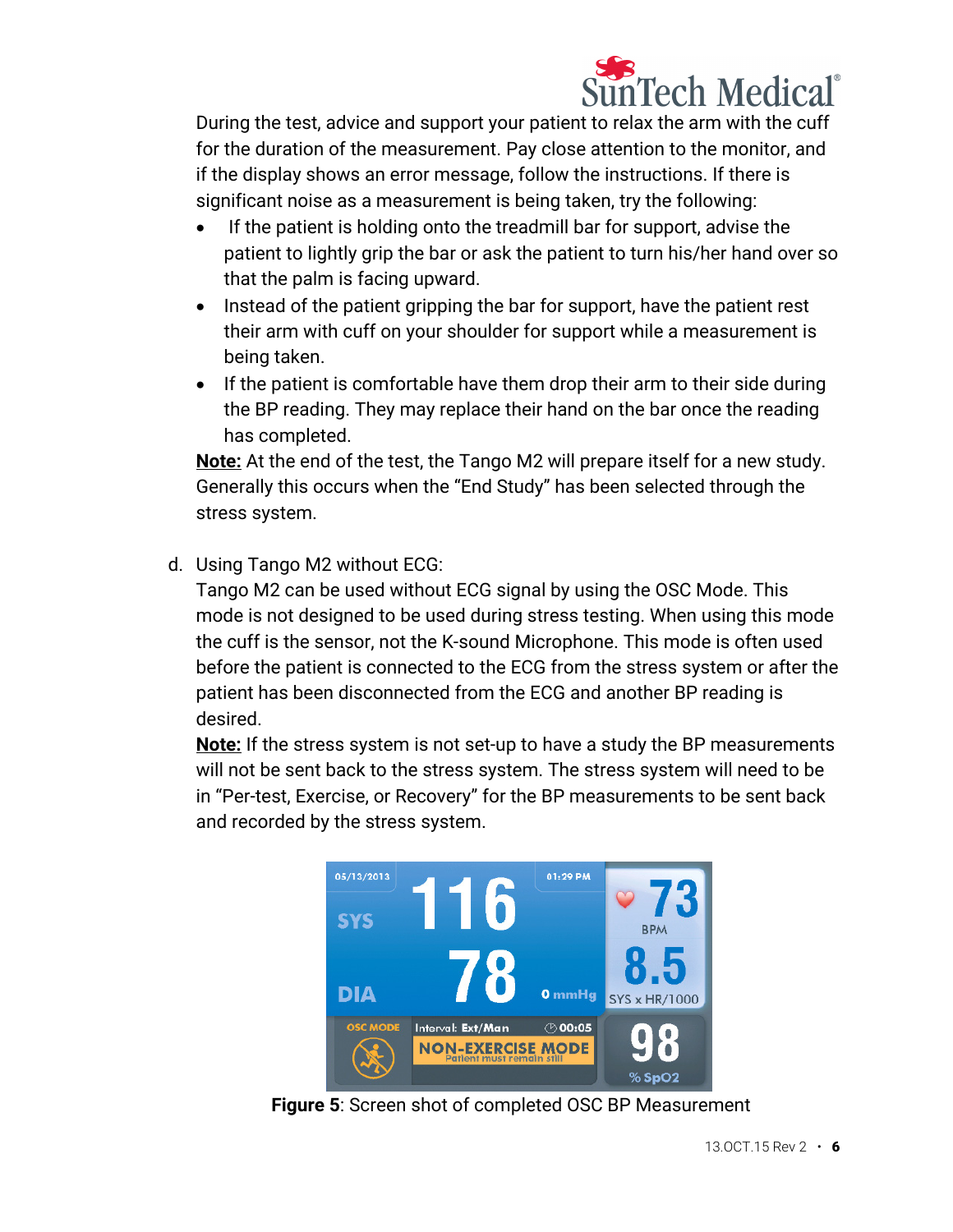

# **Proper Cuff Placement for Tango M2**

## **1. Orbit-K Proper Cuff Placement (Images)**

a. Palpate the brachial artery between the bicep and tricep.



b. Chose the appropriate sized cuff. The cuff has a range marker on the inside to ensure proper sizing.



c. Place the cuff on the arm. Ensure that eh artery marker points down the arm and that the microphone is placed over the brachial artery, 3-5cm from the elbow.

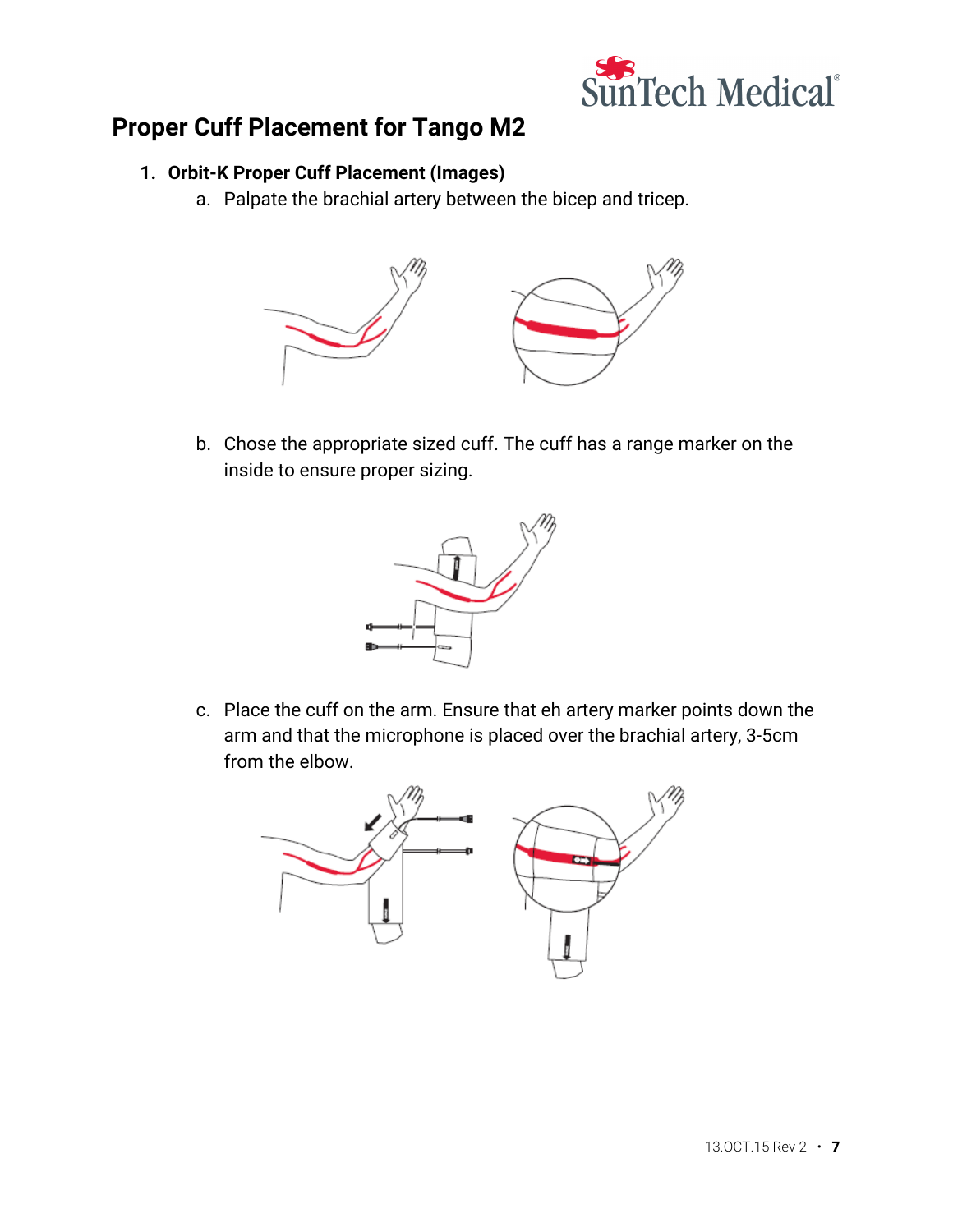

d. Wrap the cuff securely around the arm. Use the wrist straps provided with your Tango M2 system to secure the patient cable to the patient's wrist as shown below.



- **2. Single Patient Use Kit Proper Cuff Placement (Images)** 
	- a. Place the reusable K-sound microphone inside the disposable microphone pad



b. Palpate the brachial artery between the bicep and tricep. Place the microphone over the brachial artery as shown below.

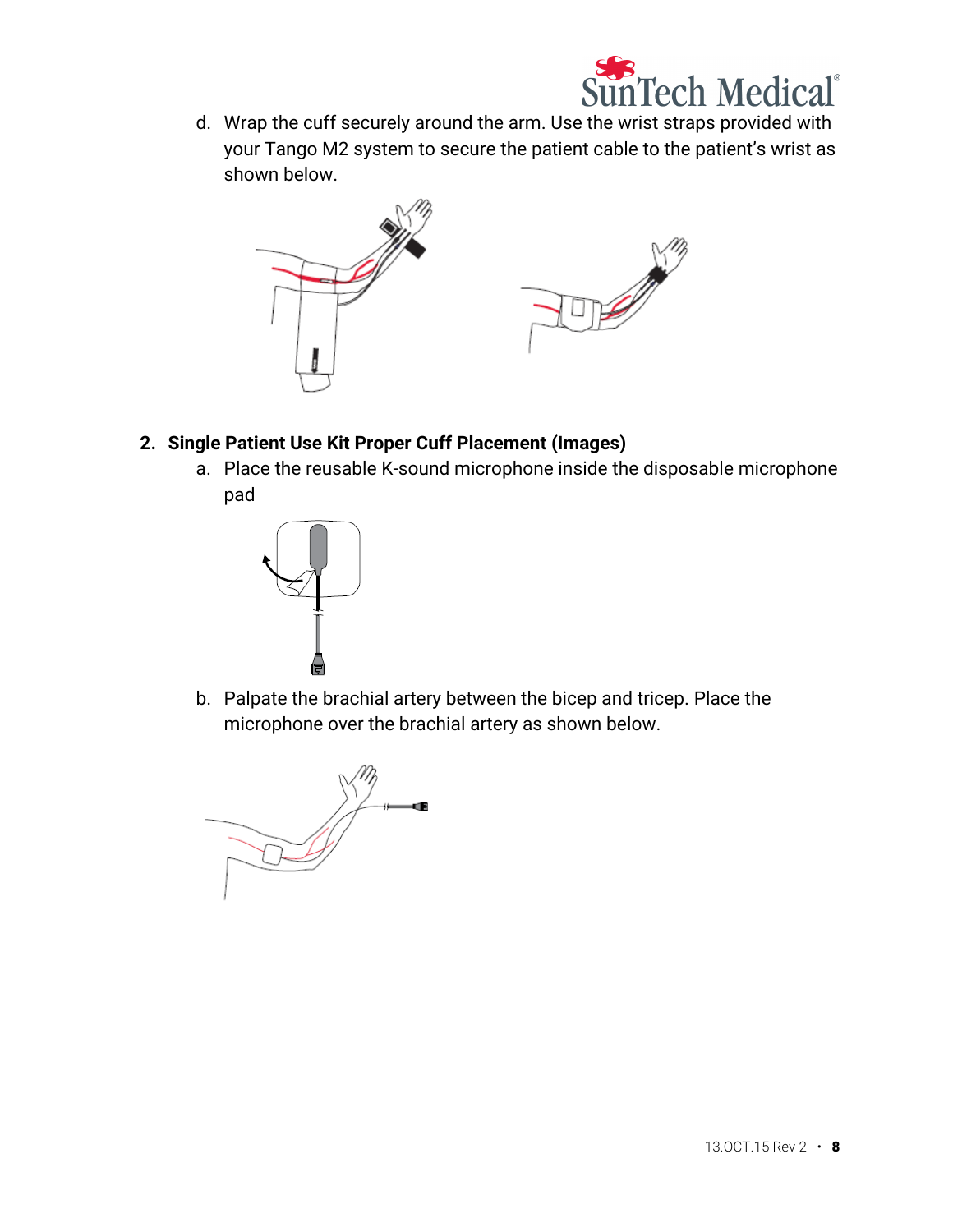

c. Chose the appropriately sized SunTech Medical disposable cuff. These cuffs have range markers on the inside to ensure proper sizing.



d. Wrap the cuff securely around the patient's arm. Use the wrist straps provided with your Tango M2 system to secure the patient cable to the patient's wrist as shown below.

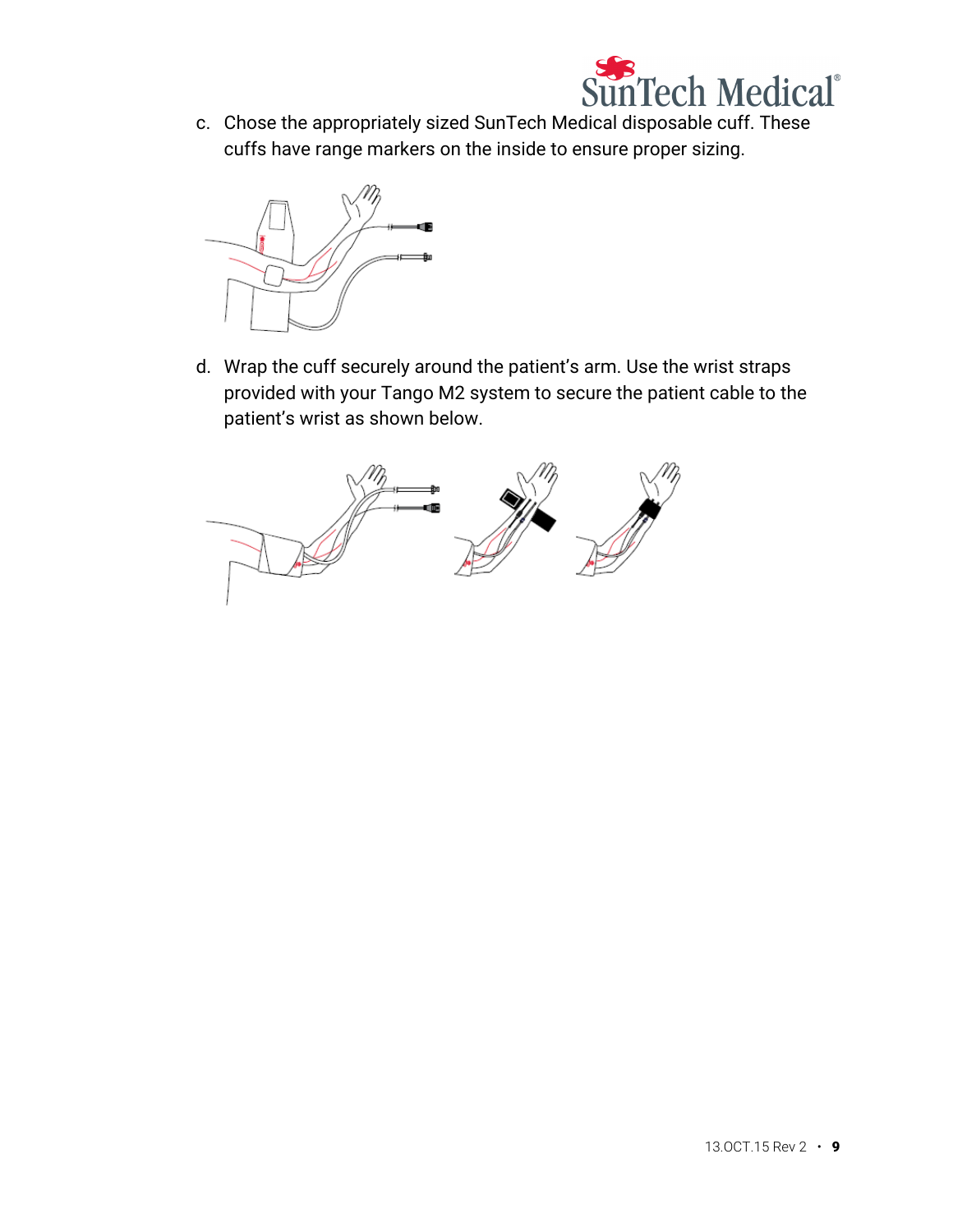

# **Tango M2 Frequently Asked Questions**

- **Q. The Tango M2 displays a Status Message. What does it mean and what do I do?**
- **A.** There are 2 places where you can find more information about Status Messages:
	- 1. See the eLibrary within your Tango M2 for quick troubleshooting tips. You can find the eLibrary under the Main Menu; select Monitor Setup  $\rightarrow$  E-Library  $\rightarrow$  Status Messages.
	- 2. You can also look in the Tango M2 User Manual under the *Status Messages & Alarms* section for details on each Status Message and solution.
	- **Note:** Presence of atrial or ventricular fibrillation, arrhythmias, pacemakers, etc. may interfere with the normal functionality of the Tango M2 monitor.
- **Q. The Tango M2 monitor returns a result of 0/0 after blood pressure (BP) measurements. What do I need to do to get a BP reading?**
- **A.** There are certain noisy conditions where the Tango M2 cannot accurately measure BP. When the Tango M2 encounters these situations, it returns a reading of 0/0. Microphone placement is critical for reliable operation of the Tango M2; there are many places to find cuff placement help.
	- 1. See the eLibrary within your Tango M2 for quick cuff placement tutorials. You can find the eLibrary under the Main Menu; select Monitor Setup  $\rightarrow$  E-Library  $\rightarrow$  Tutorials.
	- 2. Look in the Tango M2 User Manual under the *Using Tango M2 during a Stress Test* section for details on each type of cuff; the Orbit-K and the Single Patient Use (SPU) kit.
	- 3. Follow the instructions in the **Cuff Tutorial** (located on the SunTech Medical website under Support  $\rightarrow$  Customer Technical Support  $\rightarrow$  Video Tutorials) for correct microphone placement.
- **Q. Can I use a heart rate or blood pressure simulator to test whether the Tango M2 is working correctly with my stress system?**
- **A.** You cannot use a heart rate or blood pressure simulator to test whether the Tango M2 is working with your stress system. The Tango M2 monitor requires that the ECG signal and the Korotkoff sounds, collected by the microphone in the cuff, originate from the same source, meaning the patient.

#### **Q. How can I adjust the brightness of the Tango M2 display?**

- **A.** You can adjust the contrast of the Tango M2 display by following these steps:
	- 1. When the operating screen is displayed, press the **SELECT** button once. This will bring up the **Main Menu** screen.
	- 2. Using the UP or DOWN arrows, highlight **Monitor Setup** and press the **SELECT** button.
	- 3. Using the UP or DOWN arrows, highlight **Brightness** and press the **SELECT** button.
	- 4. Using the UP or DOWN arrows, modify the contrast of the screen. When you are finished, and press the **SELECT** button to confirm the choice.
	- 5. Using the UP or DOWN arrows, select **EXIT** twice to return to the operating screen.